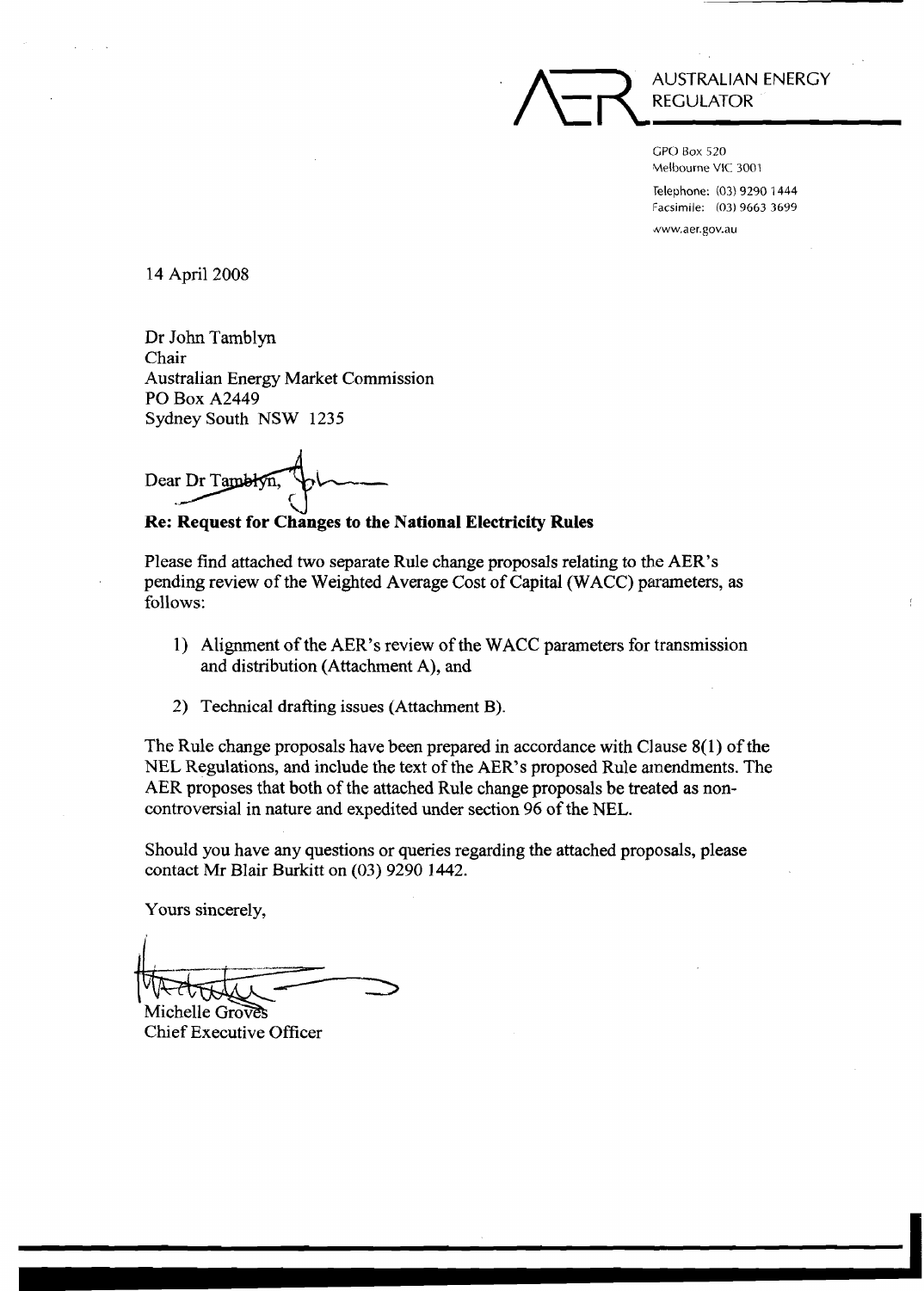# **ATTACHMENT A**

# *NATIONAL ELECTRICITY LAW*

# **REQUEST FOR A NON-CONTROVERSIAL RULE CHANGE**

## **RELATING** TO

## **ALIGNMENT OF THE AER'S REVIEW OF THE WACC PARAMETERS FOR TRANSMISSION AND DISTRIBUTION**

# **A. NAME AND ADDRESS OF PERSON MAKING THE REQUEST**

Australian Energy Regulator Level 38 360 Elizabeth Street MELBOURNE VIC 3000

# **B. INTRODUCTION**

In accordance with Chapter 6 of the National Electricity Rules (NER) the AER is about to commence its review of the Weighted Average Cost of Capital (WACC) parameters to apply for the purposes of a building block proposal submitted by an electricity Distribution Network Service Provider (DNSP). The 31 March 2009 completion date for the distribution WACC review in clause 6.5.4(b) was chosen so that the outcome of the review would apply to the upcoming Queensland and South Australian distribution resets. For electricity transmission, chapter **6A** of the NER requires the AER to initiate its first review of the WACC parameters applicable to Transmission Network Service Providers (TNSPs) on 1 July 2009.

The AER considers there is merit in aligning the distribution and transmission WACC reviews so that the review and consultation for both sectors is undertaken concurrently. This will ensure consistency in approach and treatment of key issues (where appropriate).

Given the immediate requirement to have WACC parameters in place for the pending distribution resets, the AER considers that alignment is best achieved by bringing forward the completion date for the transmission WACC review to 31 March 2009. Accordingly, this Rule change proposal seeks an amendment to clause 6A.6.2(g) to effect the alignment.

# **C. REQUEST FOR EXPEDITED PROCESS**

The AER proposes that this Rule change proposal be consulted and determined under an expedited process in accordance with section 96 of the NEL. Bringing forward the completion date for the transmission WACC review to 31 March 2009 will not change the first electricity TNSP covered by the AER's review. Accordingly, the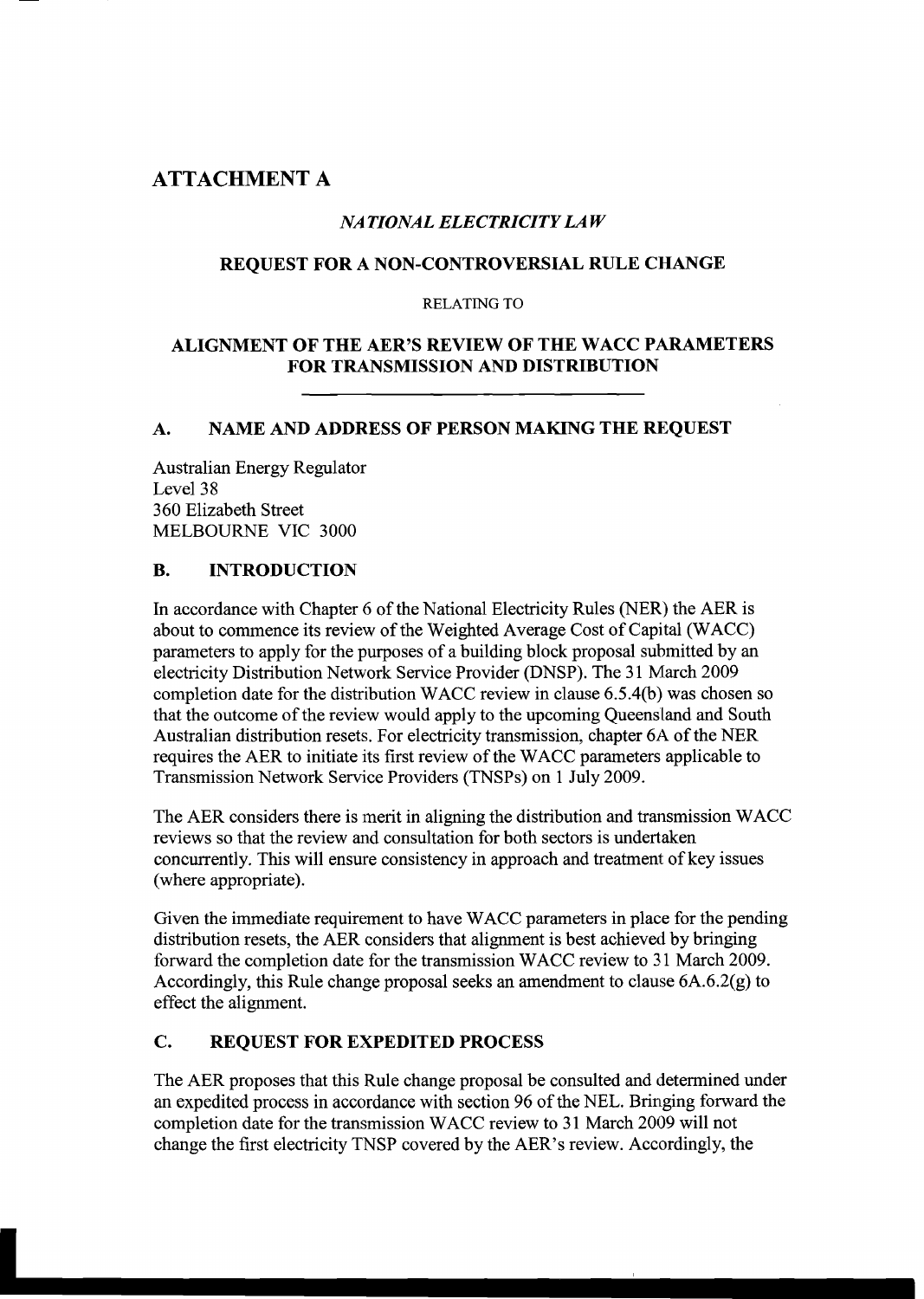AER considers that the proposed Rule change is unlikely to have a significant effect on the national electricity market and therefore proposes that it be treated as noncontroversial in nature.

## **C. STATEMENT OF ISSUES**

### *i Current Rules*

With respect to the timing of the AER's review of the electricity distribution WACC parameters, clause 6.5.4(b) of the NER requires that:

The fist review is to be concluded by **3** 1 March 2009 and further reviews are to follow at intervals not exceeding, in any case, 5 years.

For the equivalent review of the electricity transmission WACC parameters, clause  $6A.6.2(g)$  of the NER requires that:

The *AER* must initiate its first review on 1 July 2009 and every five years thereafter.

#### *ii The problem*

Under the Rules as currently written, the timing of the AER's review of the distribution and transmission WACC parameters is not aligned.

The AER considers there is merit in aligning the distribution and transmission WACC reviews so that the review and consultation for both sectors is undertaken concurrently. Alignment will ensure consistency in approach and treatment of key issues (where appropriate). It appears to represent the original intent of the Standing Committee of Officials (SCO) of the Ministerial Council on Energy (MCE) in drafting Chapter 6 of the NER.

#### *iii Proposed solution*

Given the immediate requirement to have WACC parameters in place for the pending distribution resets, the AER considers that alignment is best achieved by bringing forward the completion date for the transmission WACC review. Accordingly, the AER proposes that clause 6A.6.2(g) of the NER be amended to read:

The *AER* must conclude the first review by 31 March 2009 and every five years thereafter.

The AER's proposed Rule change will result in alignment of the transmission and distribution WACC reviews, with no adverse consequences.

### *iv How the proposed solution will contribute to the achievement of the National Electricity Objective*

The National Electricity Objective (NEO) as stated in section 7 of the NEL is:

. . .to promote the efficient investment in, and efficient operation and use of, electricity services for the long term interests of consumers of electricity with respect to price, quality,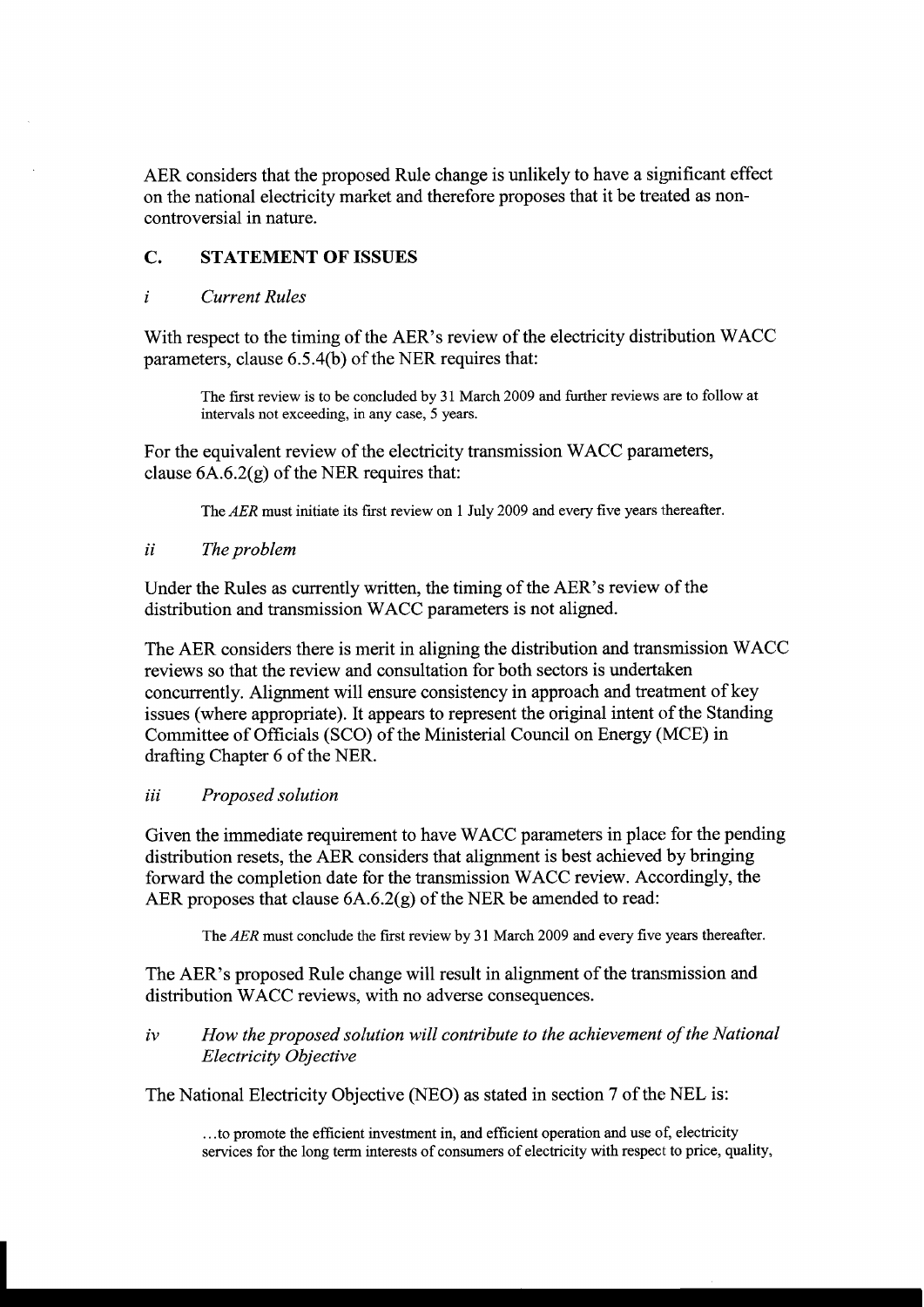reliability and security of supply of electricity and the reliability, safety and security of the national electricity system.

Given that, in the AER's view, the proposed Rule change is non-controversial in nature, it is not expected to have a significant effect on the national electricity market. Despite this obvious corollary, the AER considers that the proposed Rule change will contribute to the NEO by promoting efficient investment in electricity networks across the NEM. In particular, alignment of the transmission and distribution WACC reviews will enhance regulatory certainty by:

- ensuring consistency in the AER's approach and treatment of WACC issues (where appropriate) for the electricity network sector as a whole, and
- allowing interested parties to contribute to the consultation process for both industries simultaneously.
- *v* Benefits and costs and potential impact on those likely to be affected by Rule *change*

The most significant benefit of the Rule change proposal is that it is likely to enhance regulatory certainty for the electricity network sector as a whole. In addition, given that many of the WACC issues are consistent across both industries, there are obvious synergies for the AER and interested parties in undertaking a holistic sector-wide review as a single five-yearly process.

The benefits of alignment have been acknowledged by the policy-makers in drafting the Chapter 6 distribution Rules. In the early drafts of Chapter 6 the AER was required to initiate its first review of the distribution WACC parameters on 1 July  $2009<sup>1</sup>$ . The SCO selected this date so as to align the timing of the AER's Chapter 6 review of the WACC parameters for distribution with that specified in Chapter **6A** for transmission.<sup>2</sup> In the final version of Chapter 6 however, the AER's review of the distribution WACC parameters was brought forward to conclude by 31 March 2009 so as to assist the transition to the first distribution resets for Queensland and South Australia. In its communiqué the MCE acknowledged merit in re-aligning the timing of the distribution and transmission WACC reviews, but noted that this was a matter for the  $AEMC<sup>3</sup>$ 

The Rule change proposal is not expected to impose any costs on TNSPs or electricity consumers. Clause 6A.6.2(h) of the NER provides that the outcome of a review only applies to resets where the revenue proposal is submitted after the completion of the AER's WACC review. Therefore regardless of whether the timeframe for the transmission WACC review is brought forward to 3 1 March 2009 or not, the first TNSP to submit a revenue proposal under the AER's first completed WACC review

 $\mathbf{1}$ For example, see *National Electricity (Economic Regulation of Distribution Services) Amendment Rule 2007,* April 2007, clause 6.5.2(g).

 $\sqrt{2}$ Standing Committee of Officials of the Ministerial Council on Energy, *Changes to the National Electricity Rules to establish a national regulatory framework for the economic regulation for electricity distribution* - *Explanatory Material,* April 2007, p. 14.

 $\overline{\mathbf{3}}$ Ministerial Council on Energy, 14<sup>th</sup> Meeting Communique, Perth, 13 December 2007, p.2.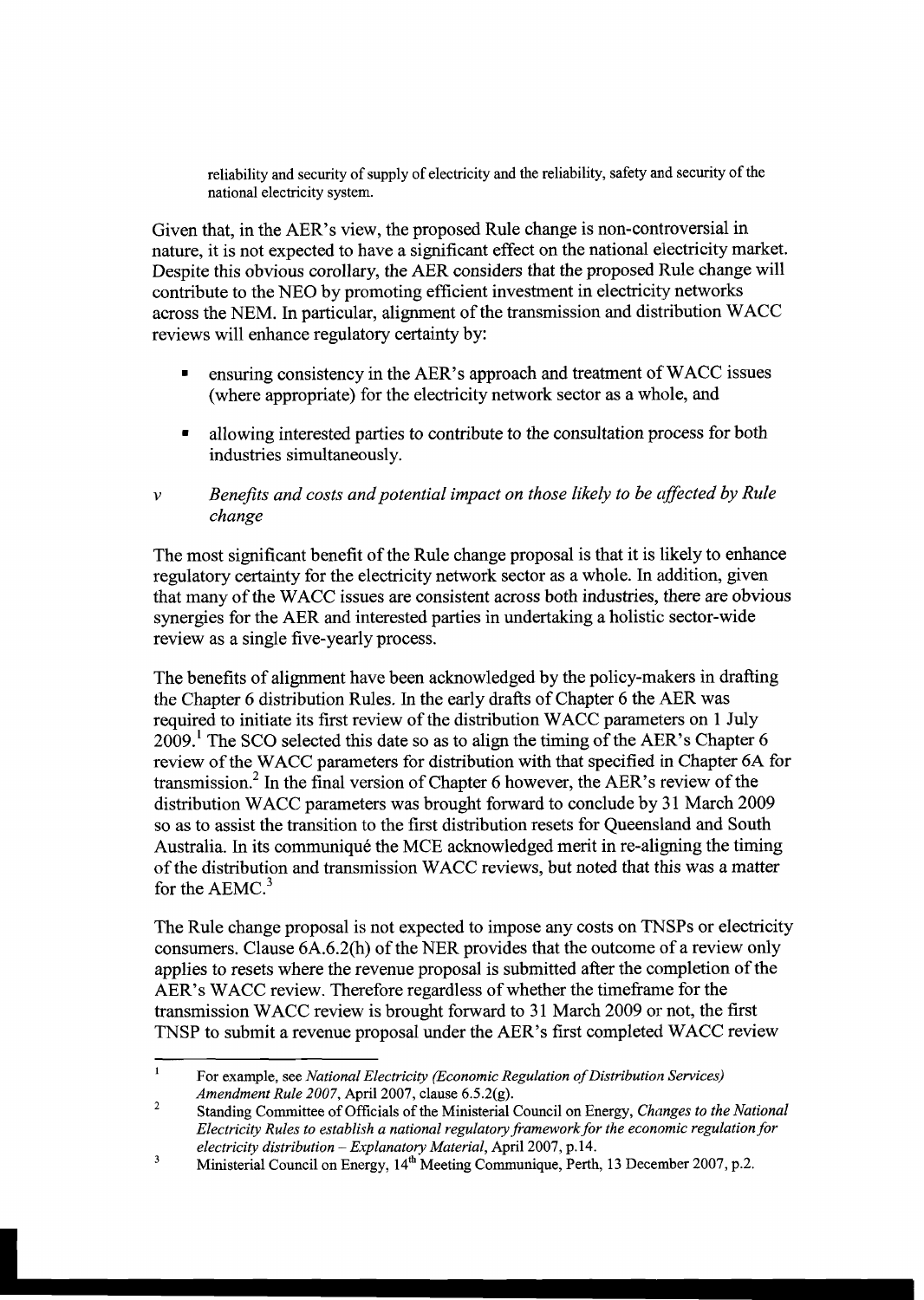is Powerlink (due to submit 31 May 2011). For clarity, Transend, Transgrid and EA will remain subject to the existing transmission WACC parameters in chapter 6A for the next regulatory period, as they are due to submit revenue proposals before 3 1 March 2009.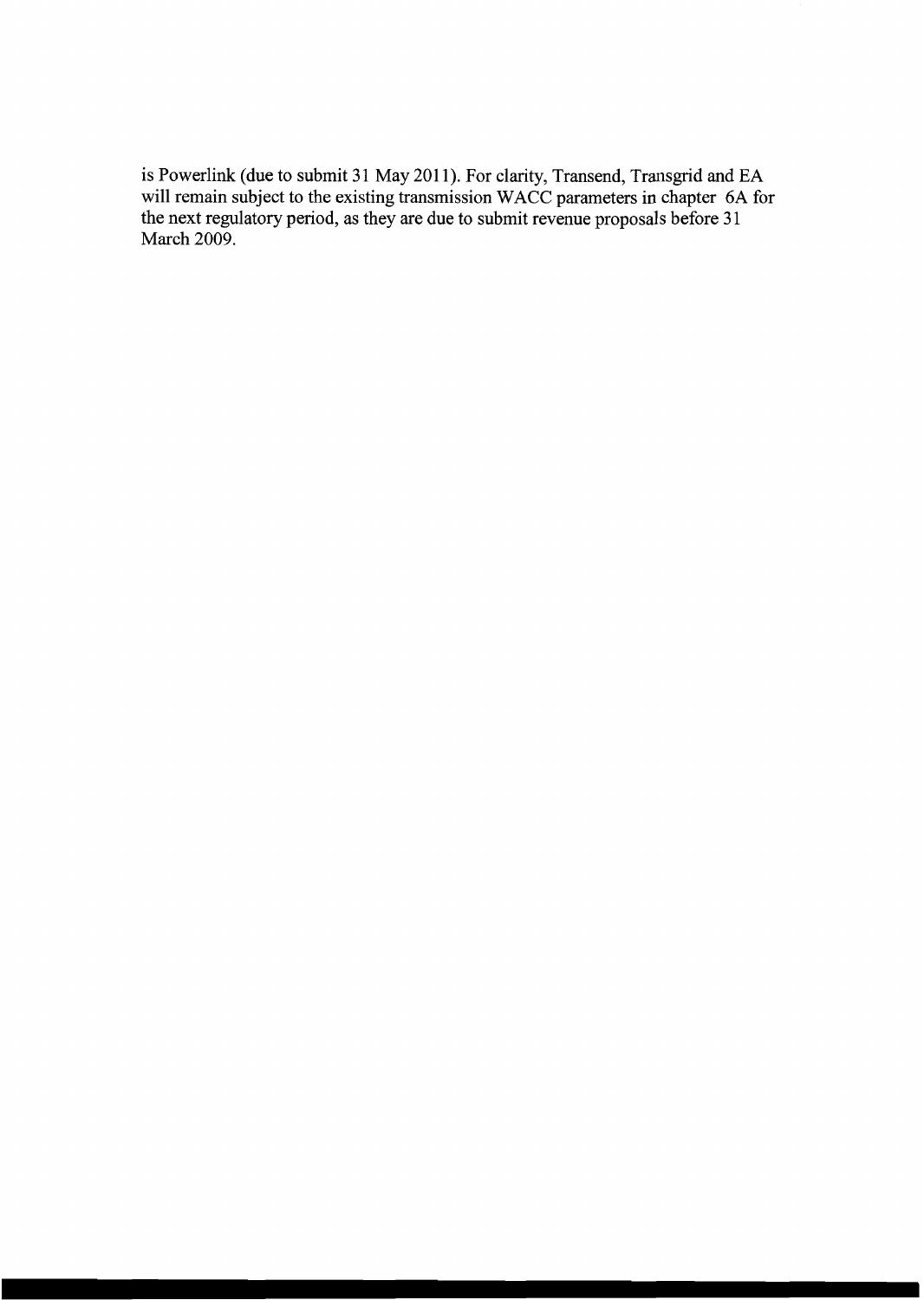# **APPENDIX A.1- PROPOSED AMENDMENTS**

## **RULE CHANGE REQUEST** - **ALIGNMENT OF THE AER'S REVIEW OF THE WACC PARAMETERS FOR TRANSMISSION AND DISTRIBUTION**

#### **TEXT OF PROPOSED AMENDMENTS**

*Rule change* - *aligning the distribution and transmission WACC reviews* 

Clause **6A.6.2(g)** be amended to read:

(g) The AER must initiate conclude the first review on 1 July 2009by 31 March 2009 **and** every five years thereafter.

Clause **6A.6.4(c)** be amended to read:

(c) The *AER* must initiate conclude the first review on 1 July 2009by 31 March 2009 **and** every five years thereafter.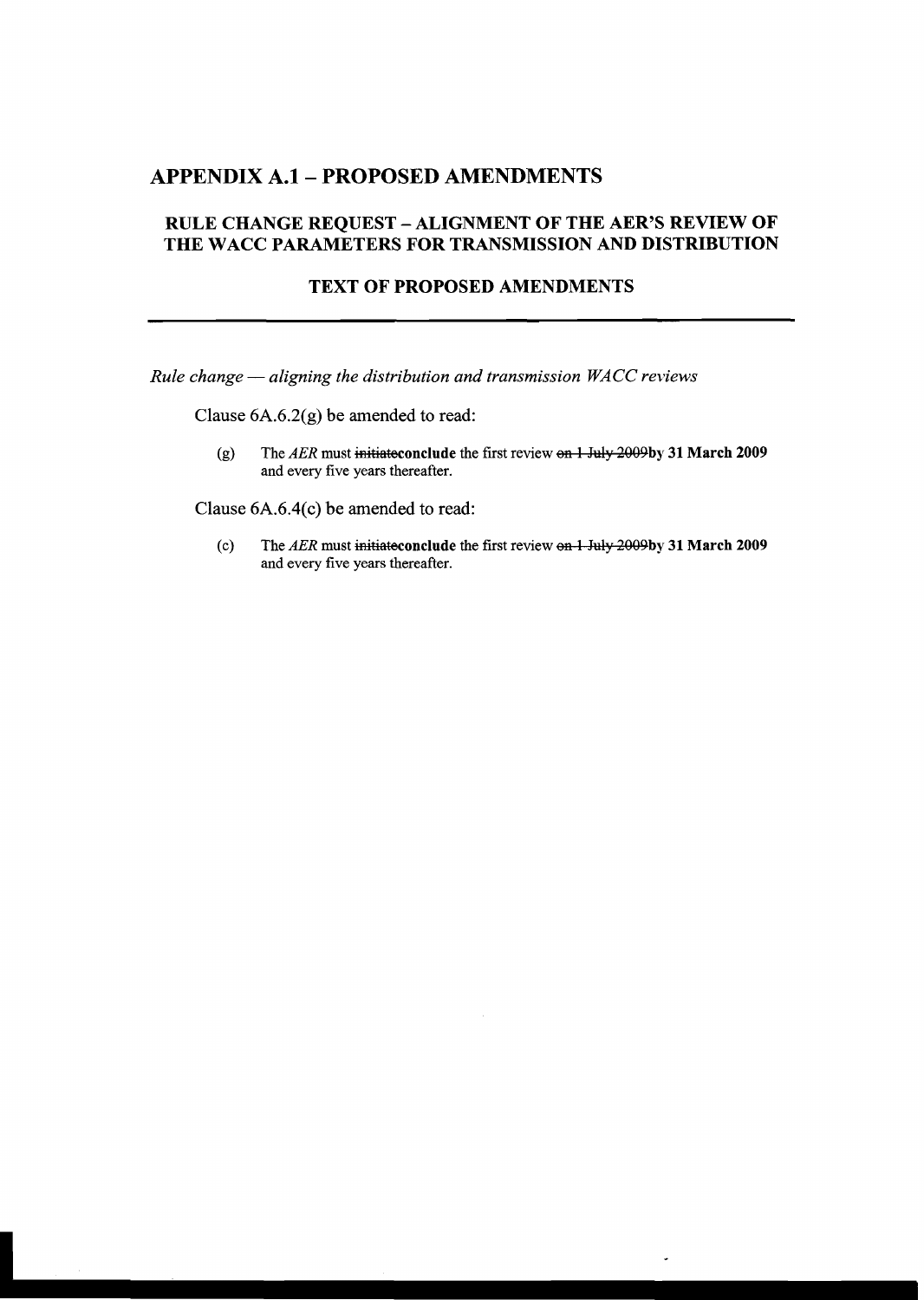# **ATTACHMENT B**

## **NATIONAL ELECTRICITY LAW**

## **REQUEST FOR A NON-CONTROVERSIAL RULE CHANGE**

RELATING **TO** 

## **TECHNICAL DRAFTING ISSUES**

### **A. NAME AND ADDRESS OF PERSON MAKING THE REQUEST**

Australian Energy Regulator Level 38 360 Elizabeth Street MELBOURNE VIC 3000

### **B. INTRODUCTION**

In accordance with the National Electricity Rules (NER) the AER is about to commence its five-yearly review of the Weighted Average Cost of Capital (WACC) parameters to apply in electricity distribution and transmission determinations.<sup>4</sup>

The AER has identified a number of technical drafting issues in Chapters 6A and *6* of the NER with respect to the pending WACC review. The AER considers that a rule change appears to be the only sensible means of addressing what appear to be inadvertent drafting errors on the part of the policymakers.

This Rule change proposal merely seeks to restore an outcome which reflects the intent of the policymakers in drafting Chapters 6A and 6 of the NER.

## **C. REQUEST FOR EXPEDITED PROCESS**

The AER proposes that this Rule change proposal be consulted and determined under an expedited process in accordance with section 96 of the NEL. The AER considers that the changes proposed are unlikely to have a significant effect on the national electricity market and therefore proposes that the AEMC treat it as non-controversial in nature.

## **D. STATEMENT OF ISSUES**

## **1. Debt risk premium**

<sup>&</sup>lt;sup>4</sup>Under the Rules as currently written, the timing of the AER's review of the distribution and transmission WACC parameters is not aligned. The AER's proposal to align the timing of the reviews is the subject of **a** separate Rule change proposal to the AEMC.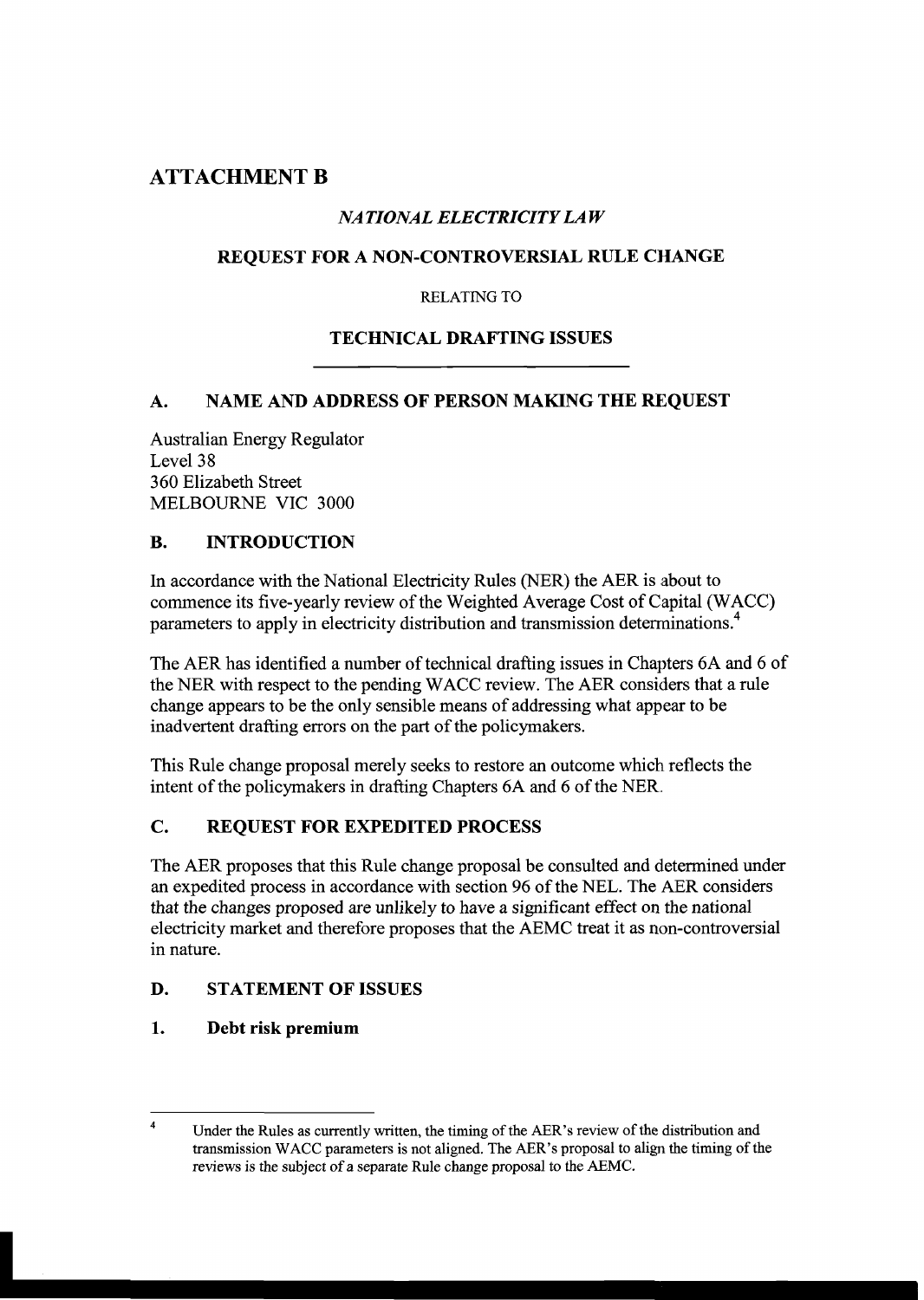#### *i Current Rules*

Clauses 6A.6.2(e) and 6.5.2(e) of the NER initially lock in the methodology for determining the debt risk premium, as follows:

The debt risk premium for a *regulatory control period* is the premium determined for that *regulatory control period* by the *AER* as the margin between the 10 year Commonwealth annualised bond rate and the observed annualised Australian benchmark corporate bond rate for corporate bonds which have a maturity of 10 years and [in the case of Chapter **6A]** a BBB+ credit rating fiom Standard and Poors or [in the case of Chapter **61** a credit rating fiom a recognised credit rating agency.

Clauses 6A.6.2(i), 6A.6.4(d) and 6.5.4(d) set out the matters that the AER may review as part of its five-yearly transmission and distribution WACC review.

Clauses  $6A.6.2(i)(2)$  and  $6.5.4(d)(6)$  only allow the AER to review the credit rating component of these clauses as part of its WACC review. However, the credit rating is only one component of the debt risk premium. The reference in the above clause to the '10 year Commonwealth annualised bond rate' is a reference to the risk free rate. All components of the risk free rate are open for review for both transmission and distribution [ie. under clauses  $6A.6.2(i)(1)(i)$  and  $6.5.4(d)(1)$  respectively].

#### *ii The problem*

A literal interpretation of the NER means that even if (hypothetically), at the conclusion of its WACC review, the AER determined that there was 'persuasive evidence' to change the methodology for calculating the risk free rate [as allowed under clauses  $6A.6.2(i)(1)(i)$  and  $6.5.4(d)(1)$  of the NER], the AER would still be required to apply the initial methodology to calculate the risk free rate for the purposes of calculating the debt risk premium. This would clearly lead to an internally inconsistent and theoretically inappropriate outcome.

Given that the NER provides clear discretion for the AER to review the methodology for calculating the risk free rate in one area, such an outcome for the debt risk premium is arguably inconsistent with the intent of the policymakers, and may inadvertently limit the scope of the AER's WACC review.

#### *iii Proposed solution*

The AER considers that clauses 6A.6.2(i)(2) and 6.5.4(d)(6) of the transmission and distribution Rules (respectively) need to be amended so as to allow the AER to review all components of the 'debt risk premium', rather than solely the 'credit rating level' component thereof.

For transmission, the AER proposes that clause 6A.6.2(i)(2) of the NER be amended to read:

the debt risk premium as referred to in paragraph (e) or as subsequently revised under paragraph (h).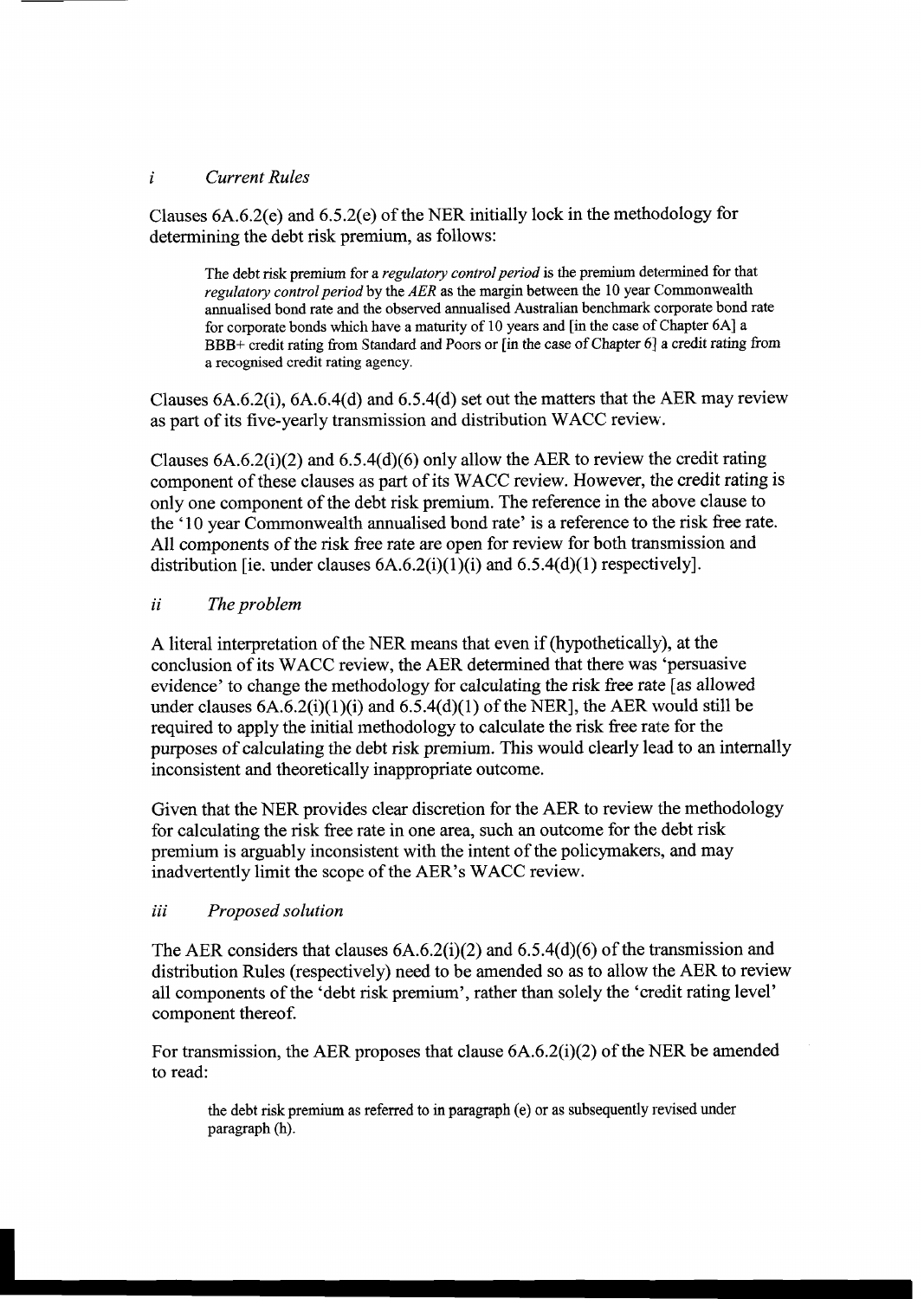Equivalently, for distribution the AER proposes that clause 6.5.4(d)(6) of the NER be amended to read:

the debt risk premium referred to in clause 6.5.2(e);

The AER's proposed Rule change will result in correction of the internal inconsistency identified, and in doing so will provide clarity on the scope of the AER's WACC review.

## **2. Cost of debt**

**z.** *Current Rules* 

Clause  $6A.6.2(i)(2)$  states that one of the factors the AER must have regard to in undertaking a transmission WACC review is:

the need for the market value of debt to reflect the current cost of borrowings for comparable debt

The equivalent distribution provision [clause 6.5.4(e)(2)] uses the exact same wording but with the word 'market' deleted.

## *ii. The problem*

The terminology '(market) value of debt' does not seem to make much sense in this context. The (market) value of debt is a distinct concept from the 'cost of debt' under the specified WACC equation, and therefore it does not make sense to suggest that the (market) value of debt needs to reflect the current cost of borrowings for comparable debt. On this basis it would be difficult for the AER to have regard to such a matter in reviewing the cost of debt or the WACC more generally.

## *iii. Proposed solution*

The accompanying determination to the transmission rules more logically includes the principle that:

the cost of debt should reflect the current cost of borrowings for comparable debt;<sup>5</sup>

In other words, the correct wording appears to have been used in the accompanying Chapter 6A explanatory document [with direct reference to clause 6A.6.2(j)(2)], but when this was inserted into the NER, an inadvertent drafting error appears to have been made.

The AER proposes that clauses  $6A.6.2(i)(2)$  and  $6.5.4(e)(2)$  be amended to properly reflect the intent of the AEMC.

 $\overline{\mathbf{S}}$ AEMC, Rule Determination - National Electricity Amendment (Economic Regulation of Transmission Services) Rule 2006 No.18, 16 November 2006, p.83.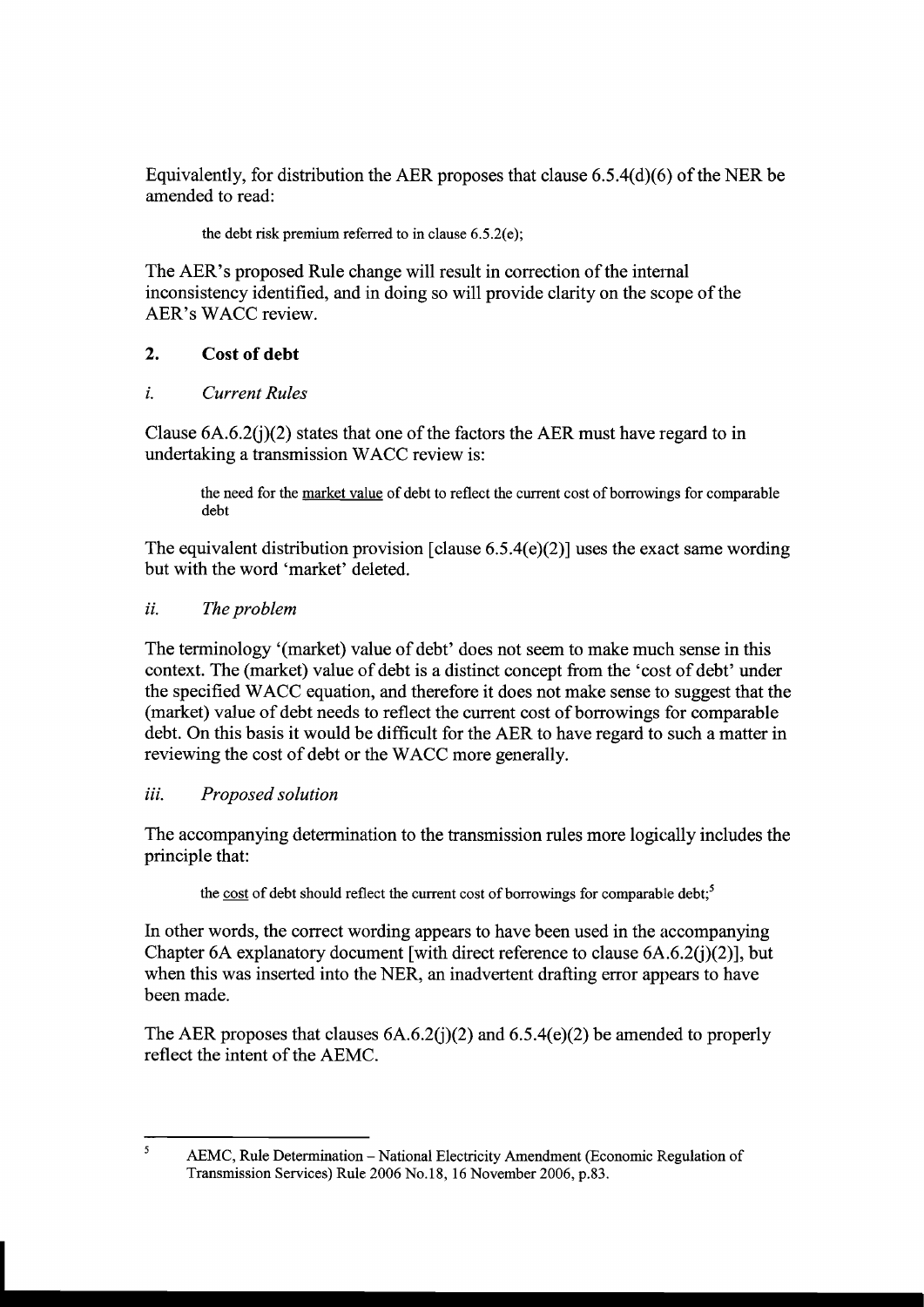## **3. Departure from previously adopted 'values' andlor 'methodologies'**

#### **i.** *Current Rules*

For transmission, the NER locks in initial values for the equity beta, market risk premium, gearing ratio and gamma. The NER then allows the AER to review these initially locked in values, however where these parameters cannot be determined with certainty, clause  $6A.6.2(i)(4)(ii)$  requires:

the need for persuasive evidence before adopting a value for that parameter that differs from the value that has previously been adopted for it.

For distribution, clause 6.5.4(e)(4)(ii) reiterates the transmission clause, with the only difference being that the NER did not lock in any initial WACC values for distribution.

#### **ii.** *The problem*

Clauses  $6A.6.2(i)(4)(ii)$  and  $6.5.4(e)(4)(ii)$  only refer to departing from previously adopted 'values', however for the risk fiee rate and debt risk premium it is a 'methodology' or a 'credit rating level' rather than a value that is initially locked in.

#### **iii.** *Proposed solution*

The AER proposes that these two clauses be amended to reflect the fact that the AER's WACC review may also result in a revised methodology or credit rating level for the purposes of calculating a particular parameter or set of parameters.

#### **4. How the proposed solution will contribute to the achievement of the National Electricity Objective**

The National Electricity Objective (NEO) as stated in section 7 of the NEL is:

... to promote the efficient investment in, and efficient operation and use of, electricity services for the long term interests of consumers of electricity with respect to price, quality, reliability and security of supply of electricity and the reliability, safety and security of the national electricity system.

Given that, in the AER's view, the proposed Rule change is non-controversial in nature, it is not expected to have a significant effect on the national electricity market. The proposed changes merely seek to give effect to the original intent of the policymakers.

Despite this, the AER considers that the proposed Rule change will improve the clarity and consistency of the NER, and is therefore likely to contribute to the NEO. In particular, the proposed Rule change is likely to enhance regulatory certainty and thus promote an environment where efficient investment is facilitated.

#### **5. Benefits and costs and potential impact on those likely to be affected by Rule change**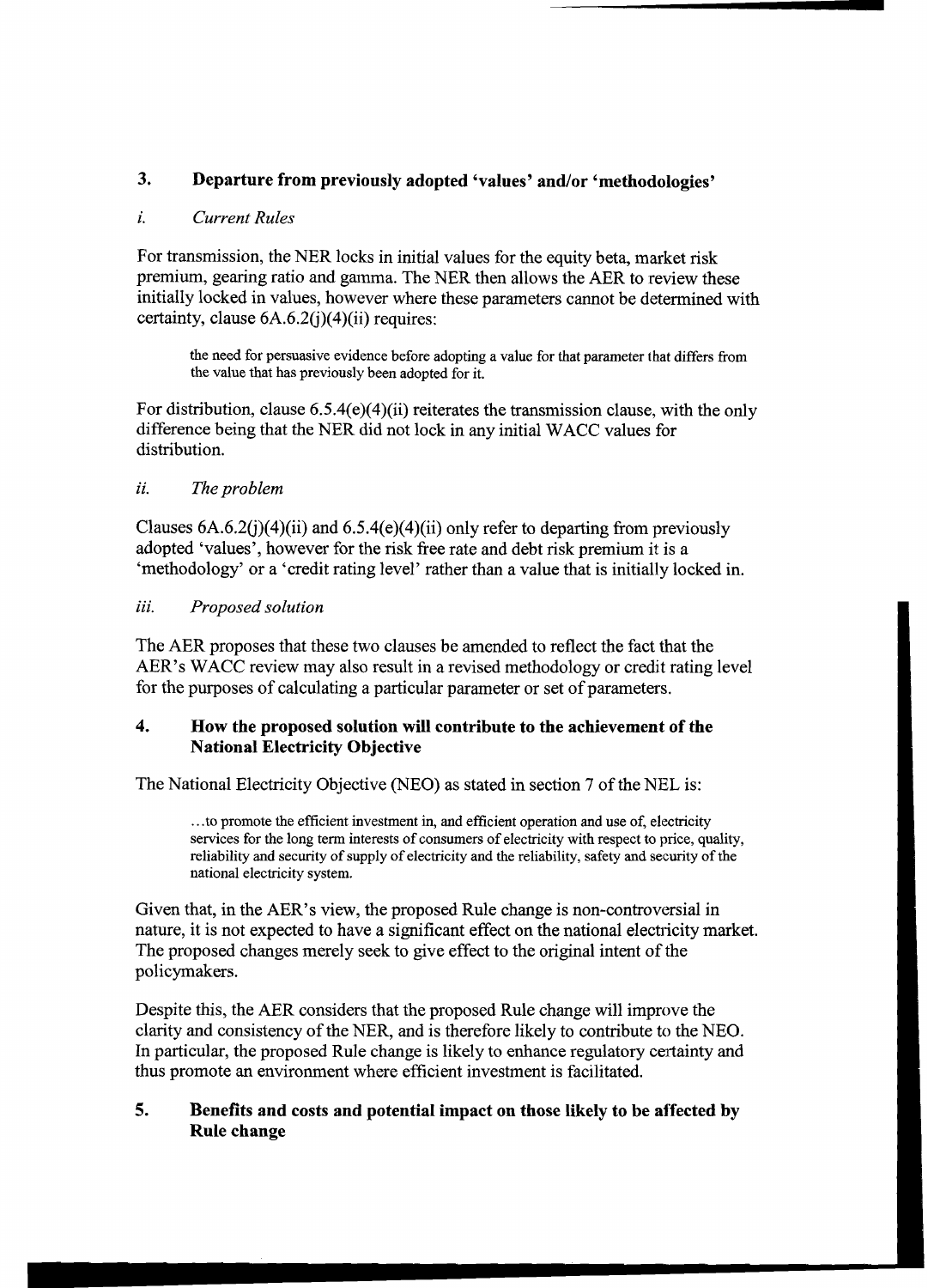As the AER's proposed Rule changes merely seek to reflect the intent of the policymakers, there is not expected to be any substantive benefits or costs as a result. Notwithstanding this, improvements to the clarity and consistency of the NER are likely to enhance regulatory certainty for the electricity network sector as a whole.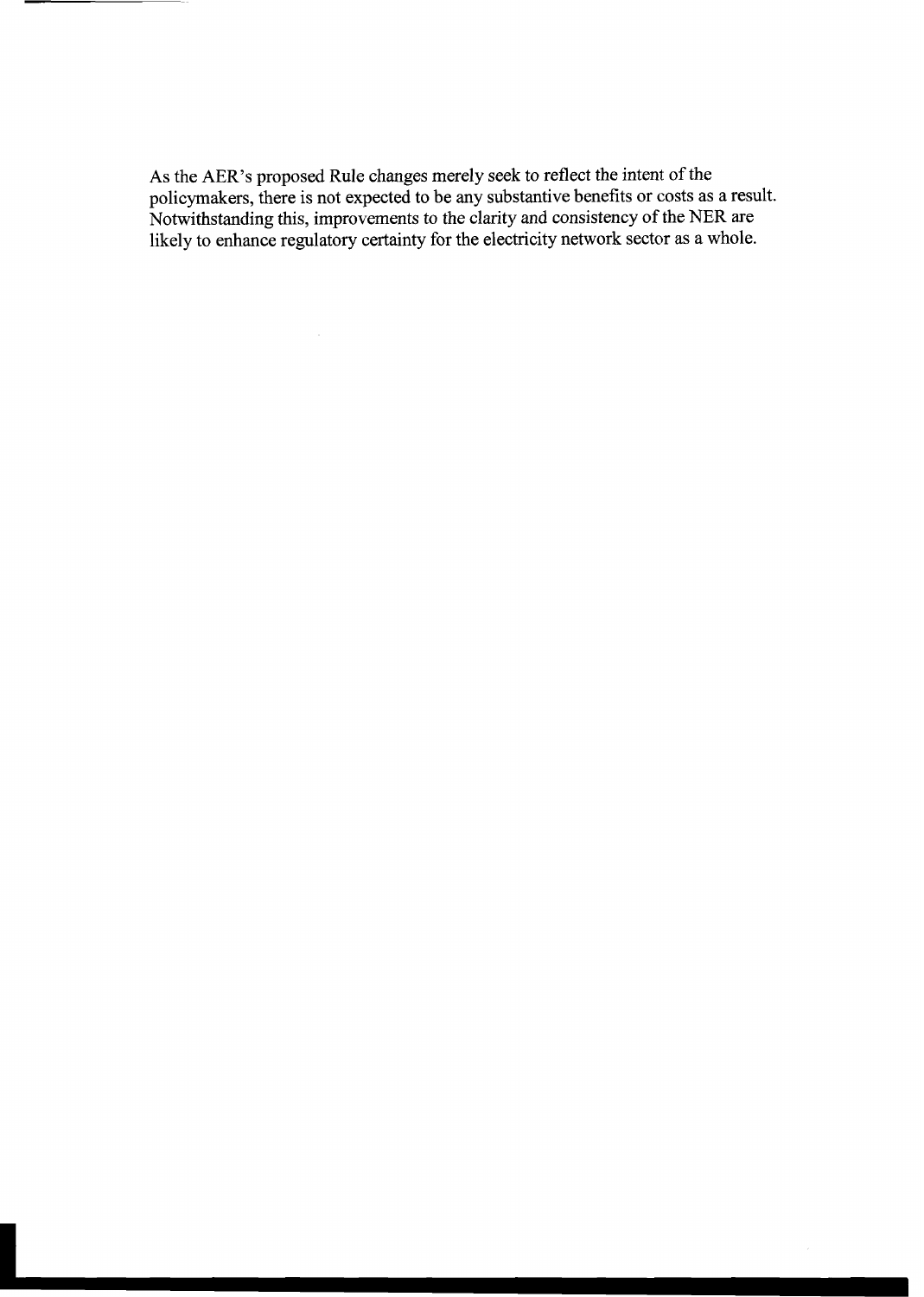# **APPENDIX 6.1** - **PROPOSED AMENDMENTS**

#### **RULE CHANGE REQUEST** - **TECHNICAL DRAFTING ISSUES**

#### **TEXT OF PROPOSED AMENDMENTS**

*Rule change 1— to allow the AER to review all components of the debt risk premium* 

Clause  $6A.6.2(i)(1)$  be amended to read:

- (1) the values of and methodologies used to calculate:
	- (i) the nominal risk free rate;
	- (ii) the equity beta;
	- (iii) the market risk premium;
	- (iv) the maturity period and bond rates referred to in paragraph (d); and
	- (v) the ratio of the market value of debt to the market value of equity and debt, as set out in this clause 6A.6.2 or as subsequently revised under paragraph (h); and
	- **(vi) the debt risk premium; and**

Clause 6.5.4(d) be amended to read:

- (d) The following matters (and the method of their calculation) may form the subject of a review:
	- (1) the nominal risk free rate referred to in clause 6.5.2(c);
	- (2) the equity beta referred to in clause  $6.5.2(b)$ ;
	- **(3)** the market risk premium referred to in clause 6.5.2(b);
	- (4) the maturity period and bond rates referred to in clause  $6.5.2(d)$ ;
	- (5) the ratio of the value of debt to the value of equity and debt referred to in clause 6.5.2(b);
	- (6) credit rating levels referred to in clause 6.5.2(e);
	- (7) the assumed utilisation of imputation credits referred to in clause 6.5.3;
	- **(8) the debt risk premium referred to in clause 6.5.2(e)**

*Rule change 2 — replacing the '(market) value of debt' with the 'cost of debt'* 

Clause  $6A.6.2(j)(2)$  be amended to read: